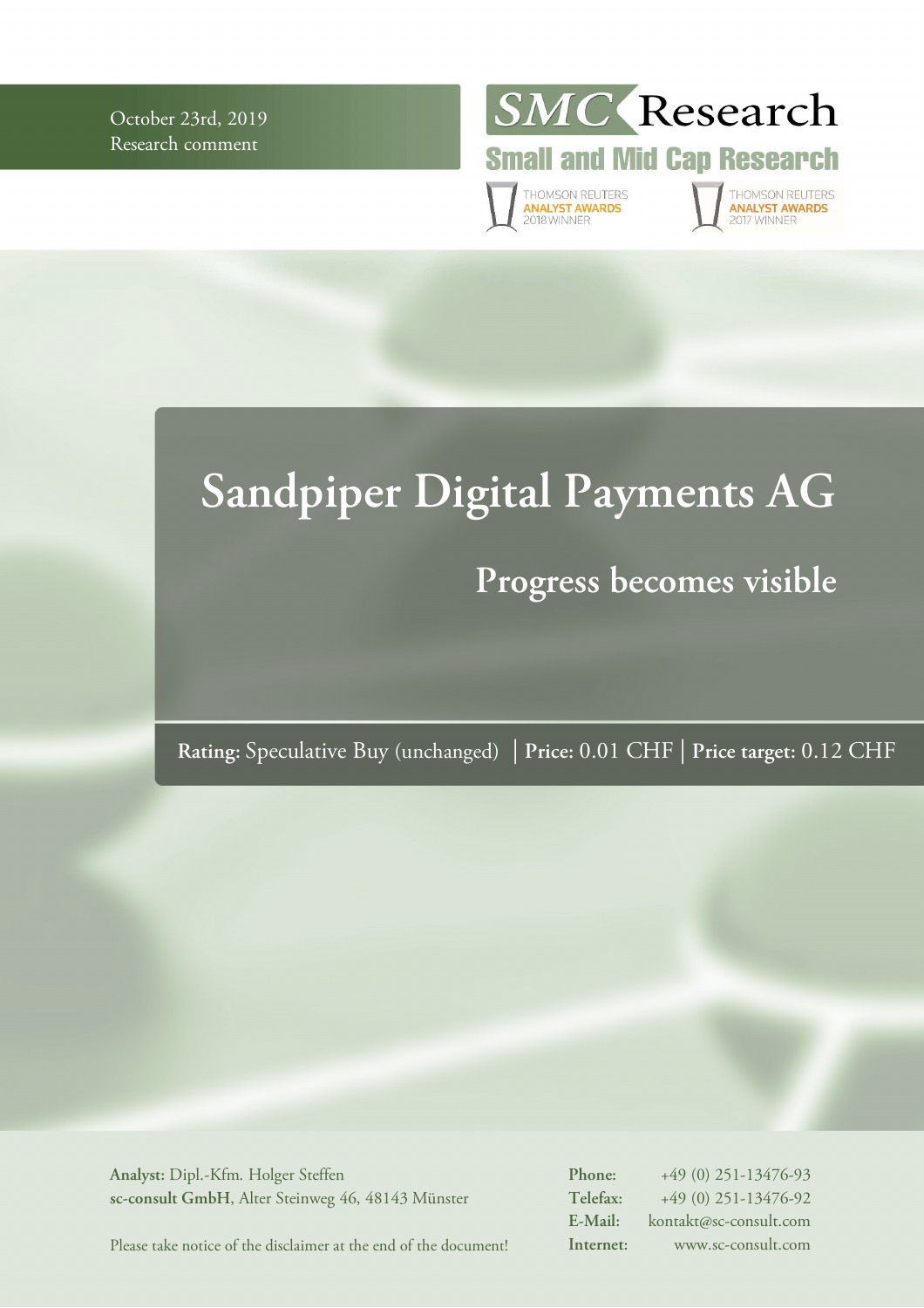# Operating result almost balanced



#### **Basic data**

| Based in:                                    | St. Gallen            |
|----------------------------------------------|-----------------------|
| Sector:                                      | Payment, IT security  |
| <b>Headcount:</b>                            | approx. 200 (Group)   |
| Accounting:                                  | Swiss GAAP FER        |
| ISIN:                                        | CH0033050961          |
| Ticker:                                      | SDP:SW                |
| Price:                                       | $0.01$ CHF            |
| Market segment:                              | Regulated Market Bern |
| Number of shares:                            | $211.7 \text{ m}$     |
| <b>Market Cap:</b>                           | $2.1 \text{ m }$ CHF  |
| <b>Enterprise Value:</b>                     | 8.7 m CHF             |
| <b>Free Float:</b>                           | 42.8%                 |
| Price high/low (12 M): 0.15 / 0.01 CHF       |                       |
| $\emptyset$ turnover (12 M Bern): 11,400 CHF |                       |

| FY ends: 31.12.    | 2018      | 2019e   | 2020e   |
|--------------------|-----------|---------|---------|
| Sales (m Euro)     | 25.9      | 27.8    | 31.1    |
| EBIT (m Euro)      | $-2.0$    | $-0.1$  | 0.7     |
| Net profit         | $-1.9$    | 0.1     | 0.2     |
| EpS (Eurocent)     | $-1.0$    | 0.0     | 0.1     |
| Dividend per share | 0.00      | 0.00    | 0.00    |
| Sales growth       | $-15.0\%$ | 7.3%    | 12.0%   |
| Profit growth      |           |         | 36.5%   |
| <b>PSR</b>         | 0.07      | 0.07    | 0.06    |
| <b>PER</b>         |           | 17.0    | 12.4    |
| <b>PCR</b>         | 0.8       | 1.8     | 2.7     |
| EV / EBIT          |           |         | 11.3    |
| Dividend yield     | $0.0\%$   | $0.0\%$ | $0.0\%$ |

### **Current development**

After the last financial year was still shaped by the restructuring and focusing of the Group, the progress of these measures is now reflected in the figures. Despite the deconsolidation of two companies, sales increased by 7.4 percent to EUR 13.6 m in the first half of the year, while operating costs fell by 1.9 percent. As a result, the operating loss was significantly reduced from EUR -1.0 m to EUR -0.2 m, while positive special effects led to a half-year profit of EUR 0.3 m (previous year: EUR -1.1 m).

The previously reported loss of half the capital was remedied by the General Meeting by offsetting the capital reserves of EUR 14.7 m against the loss carryforward.

Sandpiper also reports good organic growth for its subsidiaries Ergonomics and InterCard. The latter benefited additionally from an increased stake in its former competitor Polyright (from 29 to 52 percent), so that in the first half of the year, its sales and EBIT improved by 22.3 percent to EUR 8.4 m and by 754 percent to EUR 444,000 respectively.

### **Conclusion**

Sandpiper is now focusing on a few core investments and on growth topics such as Smart City. The first half of 2019 shows that the restructuring is now providing a good basis for profitable growth. We have left our sales estimates for 2019 (EUR 27.8 m) unchanged and now expect only a slight operating loss of EUR -0.1 m (previously: EUR -0.6 m).

The overall moderate adjustment of the model (see page 3) results in a slightly reduced price target of CHF 0.12 (previously CHF 0.13), on the basis of which we confirm the "speculative buy" rating.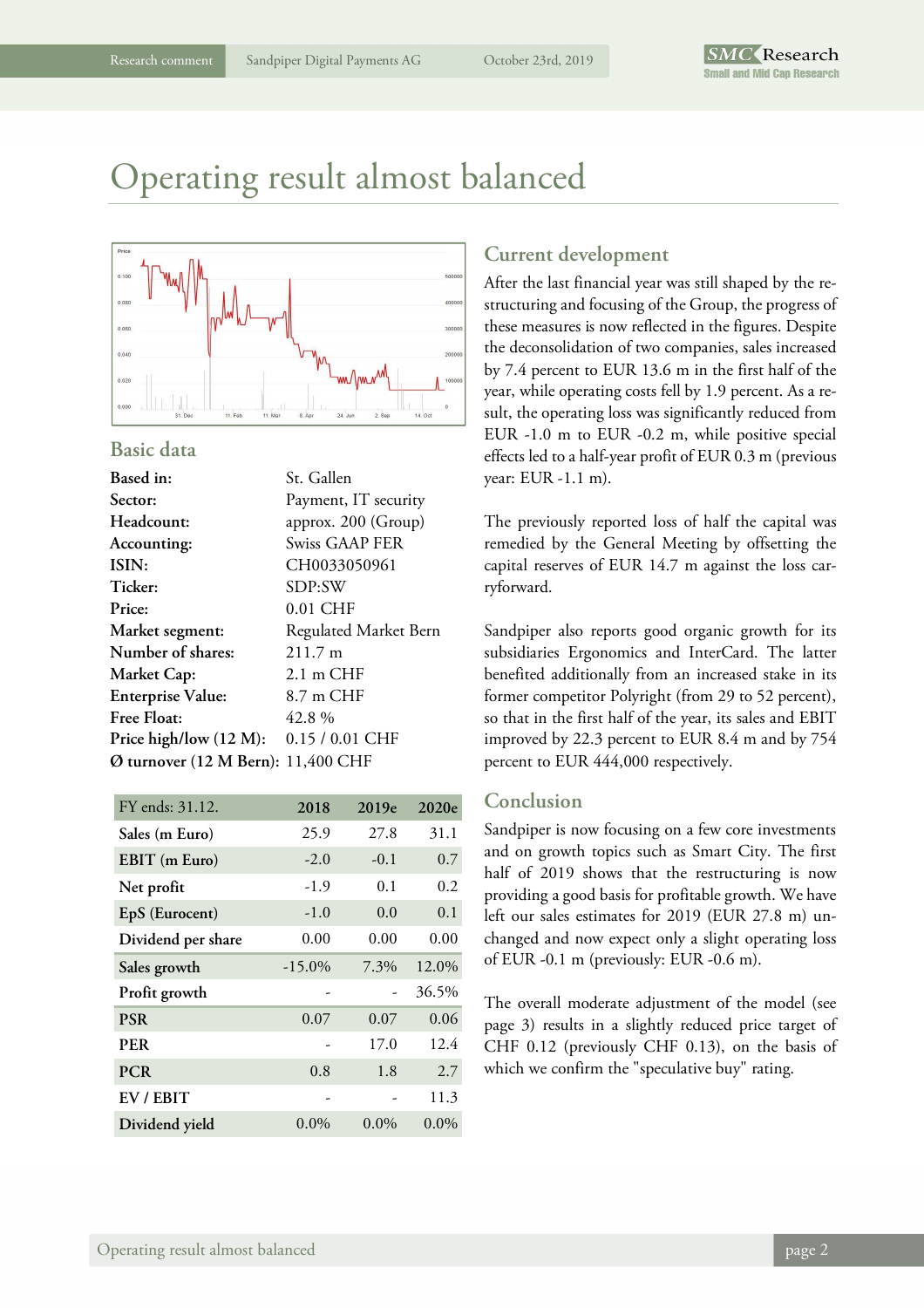# Annex I: DCF and revenue model

| m Euro                         | 12 2019 | 12 20 20 | 12 2021 | 12 2022 | 12 2023 | 12 2024 12 2025 |        | 12 20 26 |
|--------------------------------|---------|----------|---------|---------|---------|-----------------|--------|----------|
| Intercard                      | 16.9    | 18.4     | 20.3    | 22.3    | 24.5    | 27.0            | 29.7   | 32.6     |
| Ergonomics                     | 6.3     | 8.0      | 8.6     | 9.4     | 10.4    | 11.5            | 12.6   | 13.9     |
| IDpendant                      | 4.4     | 4.7      | 5.0     | 5.4     | 5.8     | 6.2             | 6.6    | 7.1      |
| Total sales                    | 27.8    | 31.1     | 33.9    | 37.1    | 40.7    | 44.6            | 48.9   | 53.6     |
| Sales growth                   | 7.3%    | 12.0%    | 9.0%    | 9.3%    | 9.6%    | 9.8%            | 9.6%   | 9.6%     |
| EBIT margin                    | $-0.2%$ | 2.3%     | 4.5%    | 5.4%    | 6.1%    | 6.3%            | 6.4%   | 6.5%     |
| <b>EBIT</b>                    | $-0.1$  | 0.7      | 1.5     | 2.0     | 2.5     | 2.8             | 3.1    | 3.5      |
| Tax rate                       | $0.0\%$ | $0.0\%$  | $0.0\%$ | $0.0\%$ | $0.0\%$ | $0.0\%$         | 33.0%  | 33.0%    |
| Adjusted tax payments          | 0.0     | 0.0      | 0.0     | 0.0     | 0.0     | 0.0             | 1.0    | 1.1      |
| <b>NOPAT</b>                   | $-0.1$  | 0.7      | 1.5     | 2.0     | 2.5     | 2.8             | 2.1    | 2.3      |
| + Depreciation & Amortisation  | 1.0     | 0.7      | 0.7     | 0.7     | 0.7     | 0.7             | 0.7    | 0.7      |
| + Increase long-term accruals  | 0.2     | 0.2      | 0.2     | 0.2     | 0.2     | 0.3             | 0.3    | 0.3      |
| + Others                       | 0.6     | 0.0      | 0.0     | 0.0     | 0.0     | 0.0             | 0.0    | 0.0      |
| Gross operating cash flows     | 1.1     | 1.6      | 2.4     | 2.9     | 3.4     | 3.7             | 3.1    | 3.4      |
| - Increase Net Working Capital | $-0.7$  | $-0.4$   | $-0.3$  | $-0.3$  | $-0.2$  | 0.0             | 0.0    | 0.0      |
| - Investments in fixed assets  | $-2.4$  | $-0.7$   | $-0.8$  | $-0.8$  | $-0.9$  | $-0.8$          | $-0.8$ | $-0.8$   |
| Free cash flows                | $-2.0$  | 0.5      | 1.3     | 1.8     | 2.3     | 2.9             | 2.3    | 2.5      |

*SMC estimation model* 

### **Model adjustments**

In response to the half-year report, we have slightly reduced our estimate of personnel expenses in 2019. As a result, with sales estimates remaining unchanged, we expect only a minimally negative operating result (EUR -0.06 m, previously EUR -0.57 m). For the subsequent periods, we have also only updated the

cost ratios, which, however, balanced out on the EBIT level. In addition, we have increased investments for this year, which has slightly reduced the fair value. In total, our price target fell slightly from CHF 0.13 to CHF 0.12.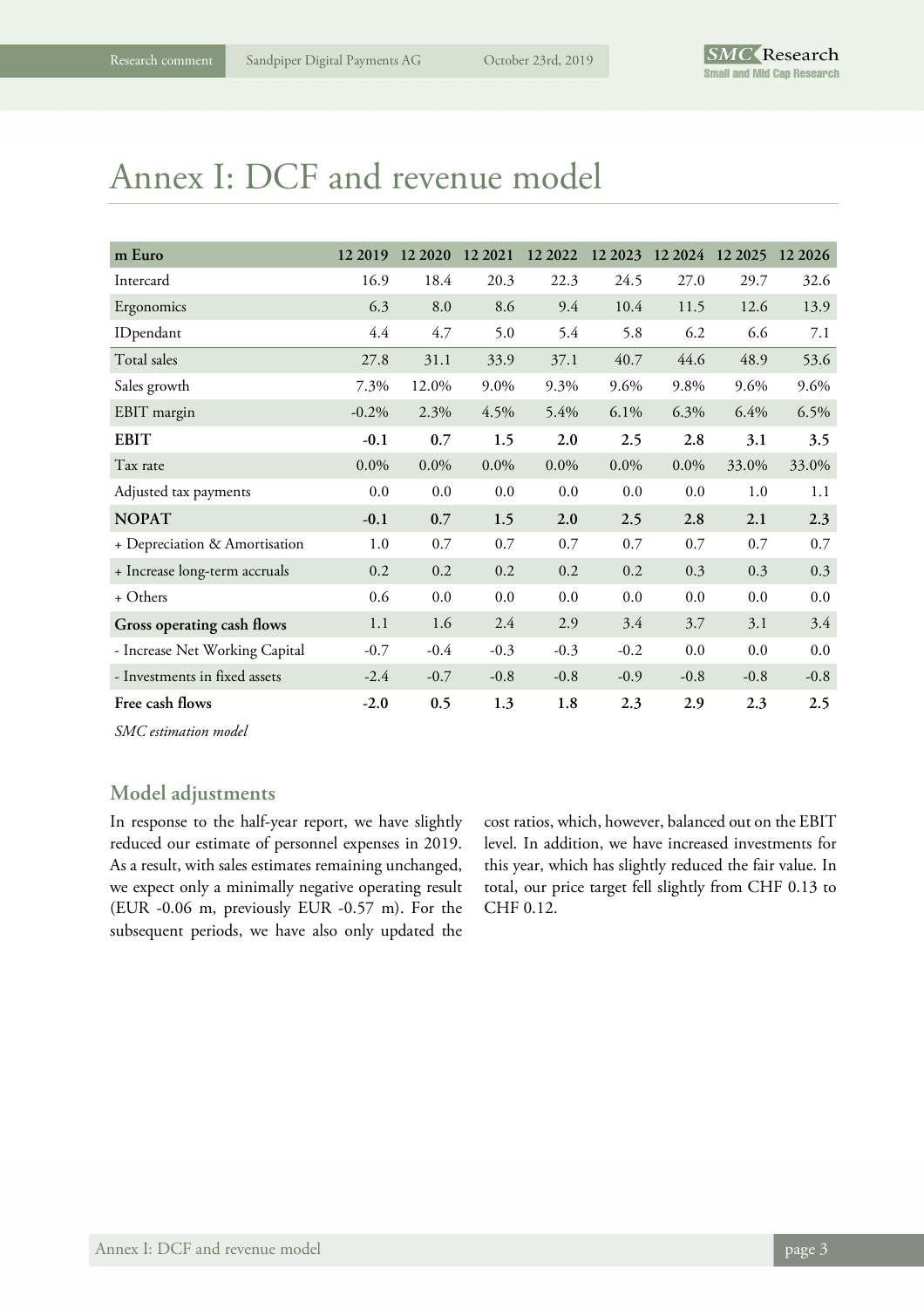# Annex II: Balance sheet and P&L estimation

### **Balance sheet estimation**

| m Euro                      | 12 2018 | 12 2019 | 12 20 20 | 12 2021 | 12 2022 | 12 2023 | 12 2024 | 12 2025 | 12 20 26 |
|-----------------------------|---------|---------|----------|---------|---------|---------|---------|---------|----------|
| <b>ASSETS</b>               |         |         |          |         |         |         |         |         |          |
| I. Total non-current assets | 5.9     | 6.5     | 6.5      | 6.6     | 6.8     | 7.0     | 7.2     | 7.3     | 7.4      |
| 1. Intangible assets        | 3.2     | 3.5     | 3.4      | 3.4     | 3.4     | 3.4     | 3.5     | 3.6     | 3.7      |
| 2. Tangible assets          | 1.0     | 2.0     | 2.1      | 2.3     | 2.4     | 2.6     | 2.6     | 2.6     | 2.6      |
| II. Total current assets    | 8.9     | 12.1    | 12.8     | 18.7    | 22.0    | 24.7    | 27.0    | 29.4    | 32.1     |
| <b>LIABILITIES</b>          |         |         |          |         |         |         |         |         |          |
| I. Equity                   | $-1.0$  | 1.0     | 1.3      | 2.5     | 4.1     | 5.7     | 6.8     | 8.1     | 9.5      |
| II. Accruals                | 2.5     | 2.7     | 2.9      | 3.0     | 3.3     | 3.5     | 3.8     | 4.0     | 4.4      |
| III. Liabilities            |         |         |          |         |         |         |         |         |          |
| 1. Long-term liabilities    | 3.1     | 7.8     | 7.9      | 11.7    | 12.9    | 13.5    | 14.1    | 14.5    | 14.9     |
| 2. Short-term liabilities   | 10.7    | 8.1     | 8.4      | 9.1     | 9.6     | 10.0    | 10.5    | 11.1    | 11.7     |
| <b>TOTAL</b>                | 15.3    | 19.6    | 20.3     | 26.3    | 29.8    | 32.8    | 35.2    | 37.7    | 40.4     |

### **P&L estimation**

| m Euro                   | 12 2018 | 12 2019 | 12 20 20 | 12 2021 | 12 2022 | 12 2023 | 12 2024 | 12 20 25 | 12 20 26 |
|--------------------------|---------|---------|----------|---------|---------|---------|---------|----------|----------|
| Sales                    | 25.9    | 27.8    | 31.1     | 33.9    | 37.1    | 40.7    | 44.6    | 48.9     | 53.6     |
| Total operating revenues | 26.0    | 28.0    | 31.1     | 33.9    | 37.1    | 40.7    | 44.6    | 48.9     | 53.6     |
| Gross profit             | 15.0    | 16.5    | 18.5     | 20.5    | 22.6    | 24.8    | 27.2    | 29.8     | 32.7     |
| <b>EBITDA</b>            | $-0.6$  | 1.0     | 1.4      | 2.2     | 2.7     | 3.1     | 3.5     | 3.8      | 4.2      |
| <b>EBIT</b>              | $-2.0$  | $-0.1$  | 0.7      | 1.5     | 2.0     | 2.5     | 2.8     | 3.1      | 3.5      |
| <b>EBT</b>               | $-1.7$  | 0.2     | 0.2      | 1.4     | 1.9     | 2.4     | 2.8     | 3.1      | 3.5      |
| EAT (before minorities)  | $-1.7$  | 0.1     | 0.2      | 1.3     | 1.5     | 1.6     | 1.9     | 2.1      | 2.4      |
| <b>EAT</b>               | $-1.9$  | 0.1     | 0.2      | 1.0     | 1.3     | 1.4     | 1.6     | 1.8      | 2.0      |
| EPS (Eurocent)           | $-1.00$ | 0.04    | 0.05     | 0.31    | 0.42    | 0.44    | 0.51    | 0.57     | 0.64     |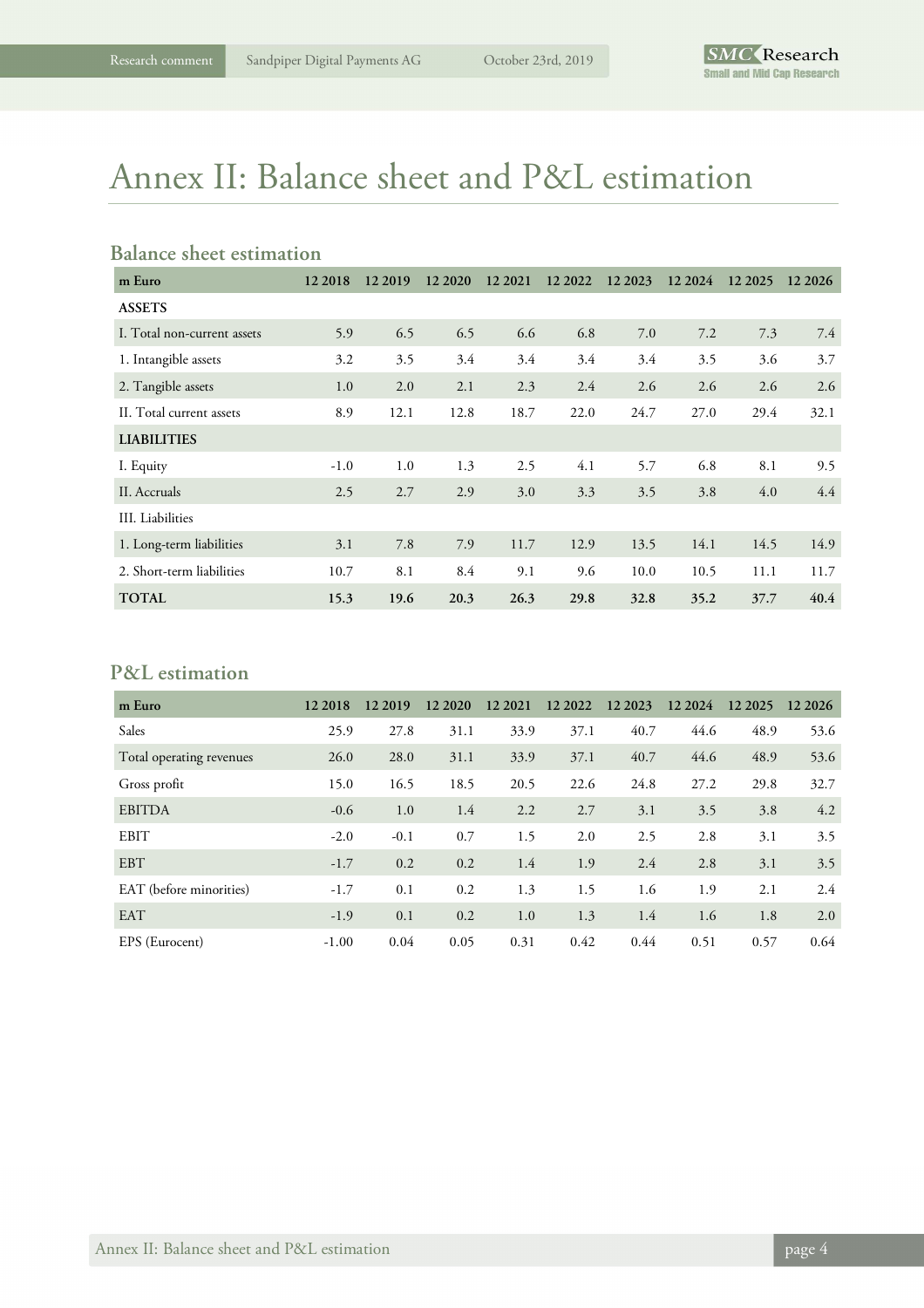# Annex III: Cash flows estimation and key figures

### **Cash flows estimation**

| m Euro                      | 12 2018 | 12 2019 | 12 20 20 | 12 2021 | 12 2022 | 12 2023 | 12 2024 | 12 20 25 | 12 20 26 |
|-----------------------------|---------|---------|----------|---------|---------|---------|---------|----------|----------|
| CF operating                | 2.4     | 1.1     | 0.7      | 1.8     | 2.1     | 2.4     | 2.8     | 3.1      | 3.4      |
| CF from investments         | 4.1     | $-2.4$  | $-0.7$   | $-0.8$  | $-0.8$  | $-0.9$  | $-0.8$  | $-0.8$   | $-0.8$   |
| CF financing                | $-4.5$  | 2.3     | 0.0      | 4.2     | 1.3     | 0.7     | $-0.1$  | $-0.4$   | $-0.4$   |
| Liquidity beginning of year | 1.3     | 3.3     | 4.2      | 4.2     | 9.5     | 12.1    | 14.3    | 16.1     | 18.0     |
| Liquidity end of year       | 3.3     | 4.2     | 4.2      | 9.5     | 12.1    | 14.3    | 16.1    | 18.0     | 20.1     |

## **Key figures**

| Percent                       | 12 2018   | 12 2019  | 12 20 20 | 12 2021 | 12 2022 | 12 2023 | 12 2024 | 12 2025 | 12 20 26 |
|-------------------------------|-----------|----------|----------|---------|---------|---------|---------|---------|----------|
| Sales growth                  | $-15.0\%$ | 7.3%     | 12.0%    | 9.0%    | 9.3%    | 9.6%    | 9.8%    | 9.6%    | 9.6%     |
| Gross margin                  | 58.0%     | 59.4%    | 59.5%    | 60.5%   | 60.8%   | 61.0%   | 61.0%   | 61.0%   | 61.0%    |
| EBITDA margin                 | $-2.2\%$  | $3.4\%$  | $4.6\%$  | $6.5\%$ | 7.2%    | 7.7%    | 7.8%    | 7.8%    | 7.8%     |
| EBIT margin                   | $-7.6\%$  | $-0.2\%$ | 2.3%     | 4.5%    | $5.4\%$ | $6.1\%$ | 6.3%    | $6.4\%$ | 6.5%     |
| EBT margin                    | $-6.5\%$  | $0.6\%$  | 0.8%     | 4.2%    | 5.2%    | 5.9%    | $6.2\%$ | 6.4%    | $6.5\%$  |
| Net margin (after minorities) | $-7.3\%$  | $0.4\%$  | 0.5%     | 2.8%    | 3.5%    | $3.4\%$ | 3.5%    | 3.6%    | 3.7%     |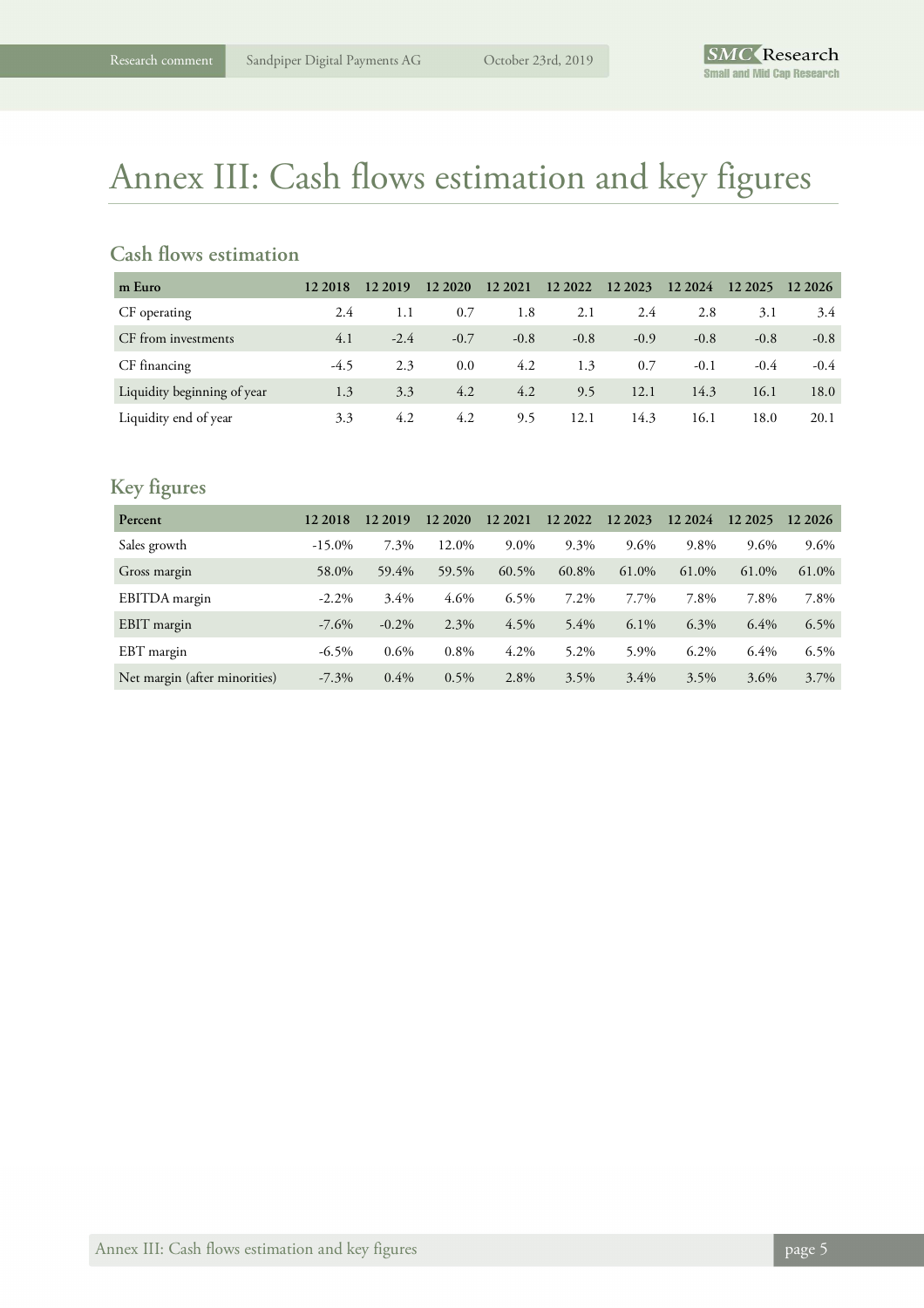

# Disclaimer

| Editor                       |
|------------------------------|
| sc-consult GmbH              |
| Alter Steinweg 46            |
| 48143 Münster                |
| Internet: www.sc-consult.com |

Phone:  $+49 (0) 251-13476-94$ Telefax: +49 (0) 251-13476-92 E-Mail: kontakt@sc-consult.com

*Responsible analyst*  Dipl.-Kfm. Holger Steffen

*Charts*  The charts were made with Tai-Pan (www.lp-software.de).

### **Disclaimer**

#### *Legal disclosures (§85 of the German Securities Trading Act (WHPG), MAR, Commission Delegated Regulation (EU) 2016/958 supplementing Regulation (EU) No 596/2014)*

The company responsible for the preparation of the financial analysis is sc-consult GmbH based in Münster, currently represented by its managing directors Dr. Adam Jakubowski and Holger Steffen, Dipl.-Kfm. The sc-consult GmbH is subject to supervision and regulation by Federal Financial Supervisory Authority (Bundesanstalt für Finanzdienstleistungsaufsicht), Lurgiallee 12, D-60439 Frankfurt and Graurheindorfer Strasse 108, D-53117 Bonn.

#### *I) Conflicts of interests*

Conflicts of interests, which can arise during the preparation of a financial analysis, are presented in detail below:

1) sc-consult GmbH has prepared this report against payment on behalf of the company

2) sc-consult GmbH has prepared this report against payment on behalf of a third party

3) sc-consult GmbH has submitted this report to the customer or the company before publishing

4) sc-consult GmbH has altered the content of the report before publication due to a suggestion of the customer or the company (with sc-consult GmbH being prepared to carry out such an alteration only in case of reasoned objections concerning the quality of the report)

5) sc-consult GmbH maintains business relationships other than research with the analyzed company (e.g. investor-relations services)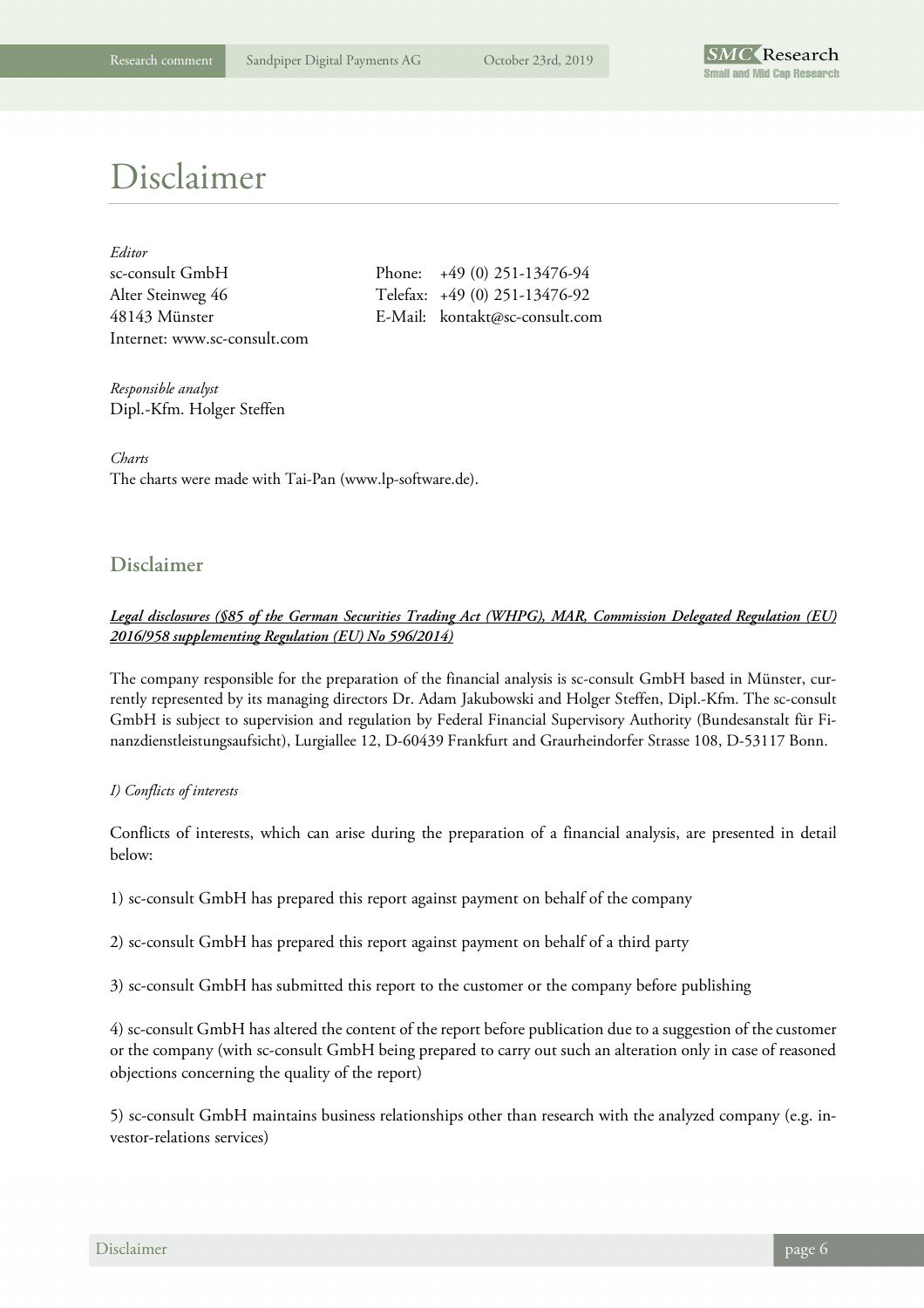6) sc-consult GmbH or persons involved in the preparation of the report hold shares of the company or derivatives directly related

7) At the time of the publication of the report, sc-consult GmbH or persons involved in the preparation of the report are in the possession of a net short position exceeding a threshold 0.5% of the total issued share capital of the issuer, which was calculated in accordance with the article 3 of the regulation (EU) No. 236/2012 and with chapters III and IV of the Commission Delegated Regulation (EU) No. 918/2012 (6).

8) At the time of the publication of the report, sc-consult GmbH or persons involved in the preparation of the report are in the possession of a net long position exceeding a threshold 0.5% of the total issued share capital of the issuer, which was calculated in accordance with the article 3 of the regulation (EU) No. 236/2012 and with chapters III and IV of the Commission Delegated Regulation (EU) No. 918/2012 (6).

9) At the time of the publication of the report, the issuer holds holdings exceeding 5 % of its total issued share capital in the sc-consult GmbH

10) sc-consult GmbH has included the company's shares in a virtual portfolio managed by sc-consult GmbH

Following conflicts of interests occurred in this report: 1), 3)

Within the framework of compliance regulations, sc-consult GmbH has established structures and processes for the identification and disclosure of conflicts of interests. The responsible compliance representative is currently managing director Dipl.-Kfm. Holger Steffen (e-mail: holger.steffen@sc-consult.com).

#### *II) Preparation and updating*

The present financial analysis was prepared by: Dipl.-Kfm. Holger Steffen

Participants in the preparation of the present financial analysis: -

The present analysis was finished on 23.10.2019 at 9:15 and published on 23.10.2019 at 9:25.

For the preparation of its financial analyses, the sc-consult GmbH uses a five-tier rating scheme with regard to price expectation in the next twelve months. Additionally, estimation risk is quantified on a scale from 1 (low) to 6 (high). The ratings are as follows:

| Strong Buy  | We expect an increase in price for the analyzed financial instrument by at least 10 per-    |
|-------------|---------------------------------------------------------------------------------------------|
|             | cent. We assess the estimation risk as below average (1 to 2 points).                       |
| Buy         | We expect an increase in price for the analyzed financial instrument by at least 10 per-    |
|             | cent. We assess the estimation risk as average (3 to 4 points).                             |
| Speculative | We expect an increase in price for the analyzed financial instrument by at least 10 per-    |
| Buy         | cent. We assess the estimation risk as above average (5 to 6 points).                       |
| Hold        | We expect that the price of the analyzed financial instrument will remain stable (between   |
|             | -10 and +10 percent). The forecast risk (1 to 6 points) has no further impact on the        |
|             | rating. The rating "hold" is also used in cases where we perceive a price potential of more |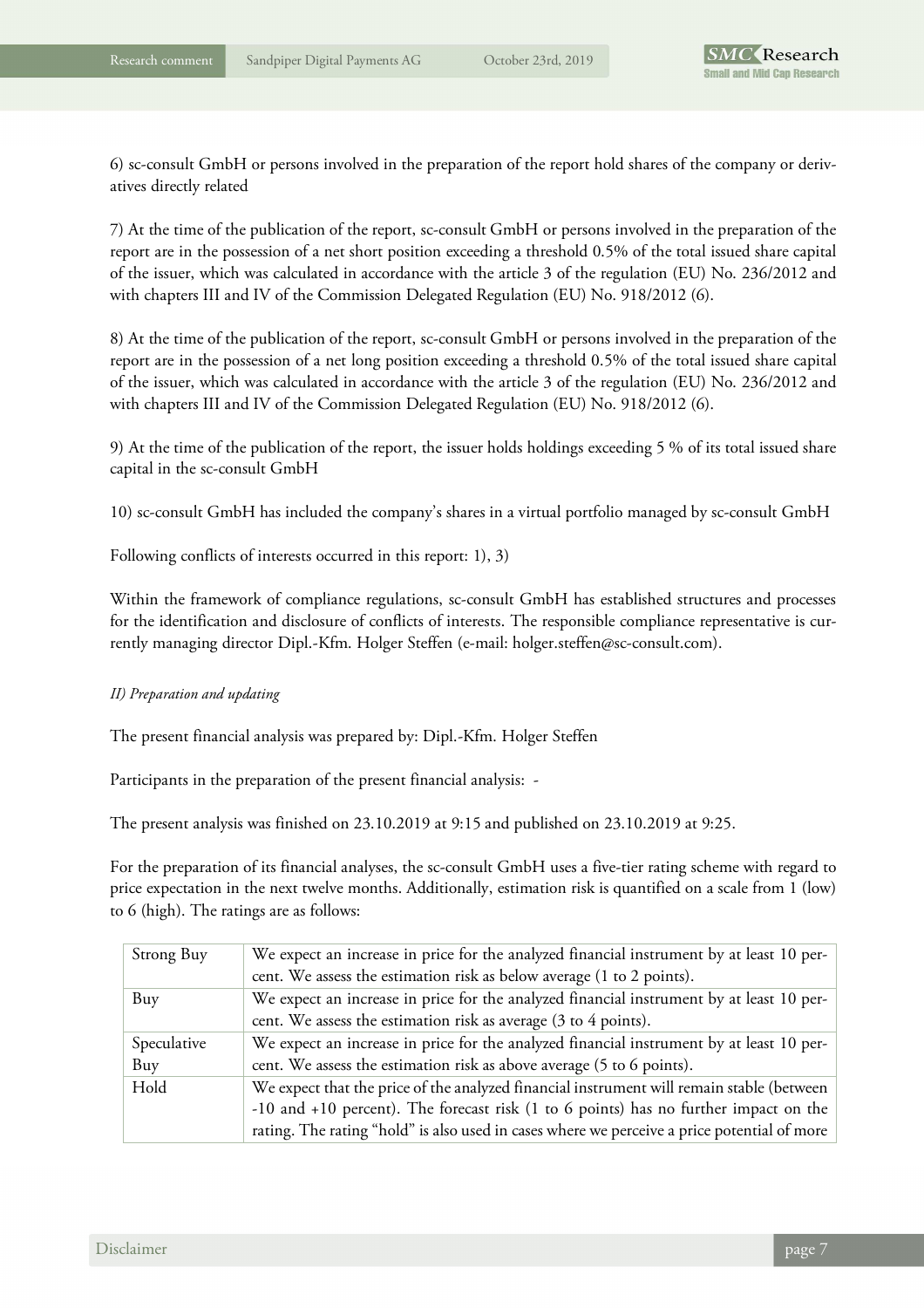|      | than 10 percent, but explicitly mentioned temporary factors prevent a short-term reali-<br>zation of the price potential.                                                 |
|------|---------------------------------------------------------------------------------------------------------------------------------------------------------------------------|
| Sell | We expect that the price of the analyzed financial instrument will drop by at least 10<br>percent. The forecast risk (1 to 6 points) has no further impact on the rating. |

The expected change in price refers to the current share price of the analyzed company. This price and any other share prices used in this analysis are XETRA closing prices as of the last trading day before publication. If the share is not traded on XETRA, the closing price of another public stock exchange is used with a separate note to that effect.

The price targets published within the assessment are calculated with common methods of financial mathematics, especially with the DCF (discounted cash flow) method, the sum of the parts valuation and a peer group analysis. The valuation methods are affected by economic framework conditions, especially by the development of the interest rates.

The rating resulting from these methods reflects current expectations and can change anytime subject to company-specific or economic changes.

More detailed explanations of the models used by SMC Research can be found at: http://www.smc-research.com/impressum/modellerlaeuterungen

An overview of the recommendations prepared and distributed by SMC Research in the last 12 months can be found at: http://www.smc-research.com/publikationsuebersicht

In the past 24 months, sc-consult GmbH has published the following financial analyses for the company:

| Date       | Rating          | Target price | Conflict of interests |
|------------|-----------------|--------------|-----------------------|
| 02.07.2019 | Speculative Buy | 0.13 CHF     | 1), 3)                |
| 18.12.2018 | Speculative Buy | $0.22$ Euro  | 1), 3), 4)            |
| 13.09.2018 | Speculative Buy | $0.23$ Euro  | 1), 3), 4)            |
| 11.06.2018 | Speculative Buy | $0.27$ Euro  | 1), 3), 4)            |
| 14.03.2018 | Speculative Buy | $0.26$ Euro  | 1), 3), 4)            |

In the course of the next twelve months, sc-consult GmbH will presumably prepare the following financial analyses for the company: one update and one comment

The publishing dates for the financial analyses are not yet fixed at the present moment.

#### *Exclusion of liability*

Publisher of this report is sc-consult GmbH. The publisher does not represent that the information and data contained herein is accurate, complete and correct and does not take the responsibility for it. This report has been prepared under compliance of the German capital market rules and is therefore exclusively destined for German market participants; foreign capital market rules were not considered and are in no way relevant. Furthermore, this report is only for the reader's independent and autonomous information and does not constitute or form part of an offer or invitation to purchase or sale of the discussed share. Neither this publication nor any